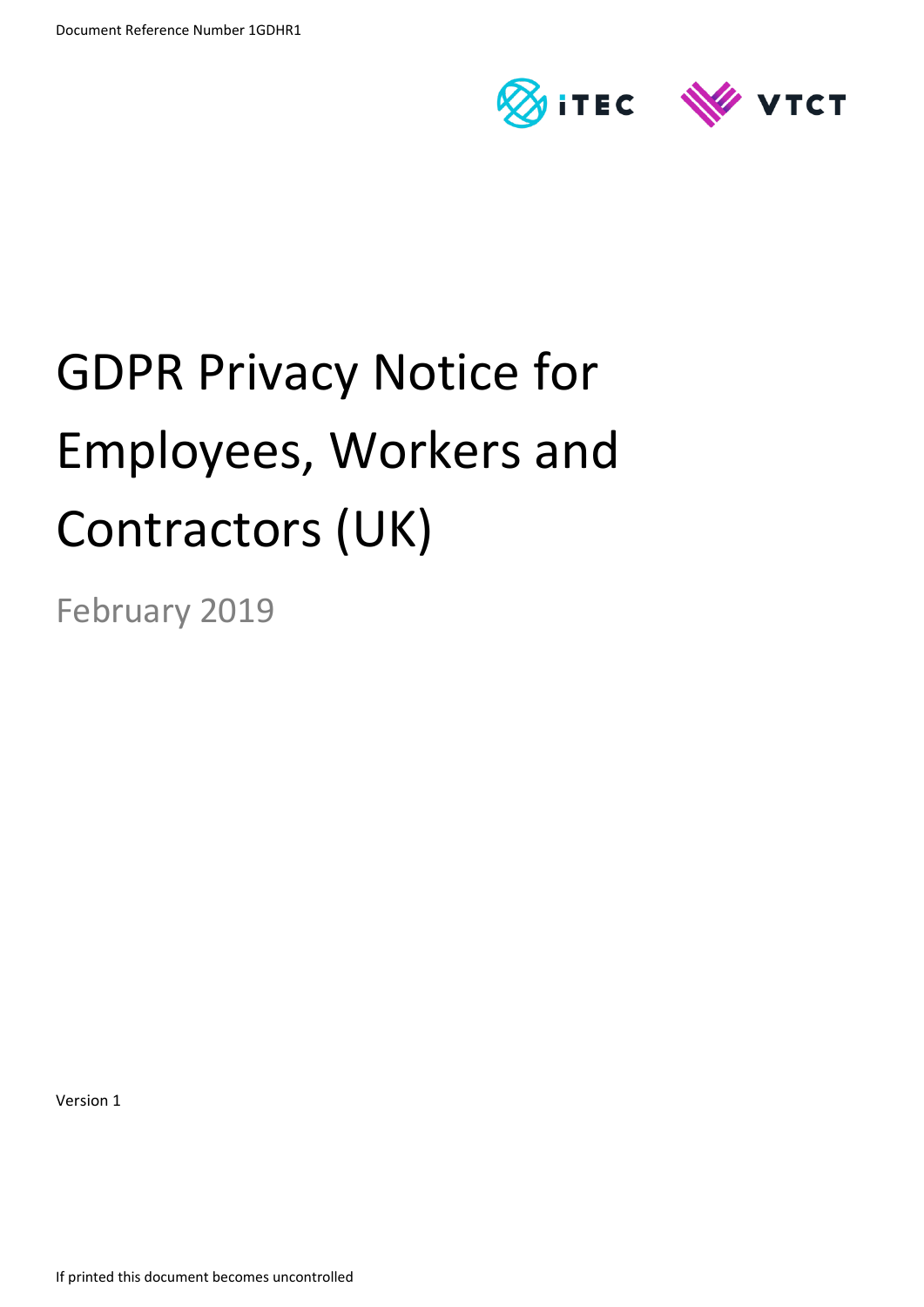

## **Contents**

| 1.  |       |  |
|-----|-------|--|
| 2.  |       |  |
| 3.  |       |  |
| 4.  |       |  |
| 5.  |       |  |
| 6.  |       |  |
| 7.  |       |  |
| 8.  |       |  |
| 9.  |       |  |
| 10. |       |  |
| 11. |       |  |
| 12. |       |  |
| 13. |       |  |
|     | 13.1. |  |
|     | 13.2. |  |
|     | 13.3. |  |
| 14. |       |  |
|     | 14.1. |  |
| 15. |       |  |
|     | 15.1. |  |
|     | 15.2. |  |
|     | 15.3. |  |
|     | 15.4. |  |
|     | 15.5. |  |
|     | 15.6. |  |
|     | 15.7. |  |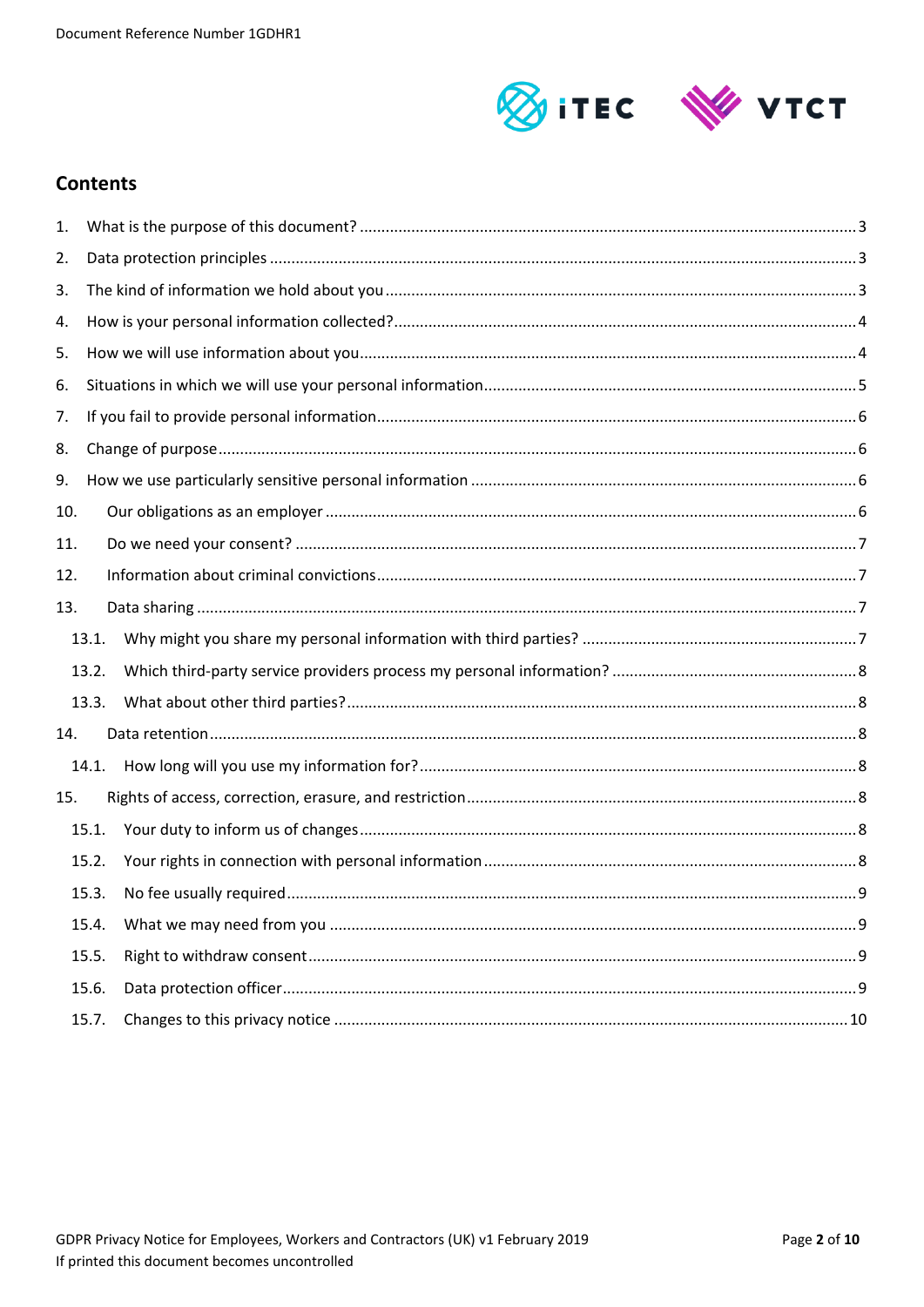

# <span id="page-2-0"></span>**1. What is the purpose of this document?**

Vocational Training Charitable Trust is committed to protecting the privacy and security of your personal information.

This privacy notice describes how we collect and use personal information about you during and after your working relationship with us, in accordance with the General Data Protection Regulation (GDPR).

It applies to all employees, workers and contractors.

Vocational Training Charitable Trust is a "data controller". This means that we are responsible for deciding how we hold and use personal information about you. We are required under data protection legislation to notify you of the information contained in this privacy notice.

This notice applies to current and former employees, workers and contractors. This notice does not form part of any contract of employment or other contract to provide services. We may update this notice at any time.

It is important that you read this notice, together with any other privacy notice we may provide on specific occasions when we are collecting or processing personal information about you, so that you are aware of how and why we are using such information.

# <span id="page-2-1"></span>**2. Data protection principles**

We will comply with data protection law. This says that the personal information we hold about you must be:

- 1. Used lawfully, fairly and in a transparent way.
- 2. Collected only for valid purposes that we have clearly explained to you and not used in any way that is incompatible with those purposes.
- 3. Relevant to the purposes we have told you about and limited only to those purposes.
- 4. Accurate and kept up to date.
- 5. Kept only as long as necessary for the purposes we have told you about.
- 6. Kept securely.

# <span id="page-2-2"></span>**3. The kind of information we hold about you**

Personal data, or personal information, means any information about an individual from which that person can be identified. It does not include data where the identity has been removed (anonymous data).

There are "special categories" of more sensitive personal data which require a higher level of protection.

We may collect, store, and use the following categories of personal information about you:

- Personal contact details such as name, title, addresses, telephone numbers, and personal email addresses.
- Date of birth.
- Gender.
- Marital status and dependants.

GDPR Privacy Notice for Employees, Workers and Contractors (UK) v1 February 2019 **Page 3** of 10 If printed this document becomes uncontrolled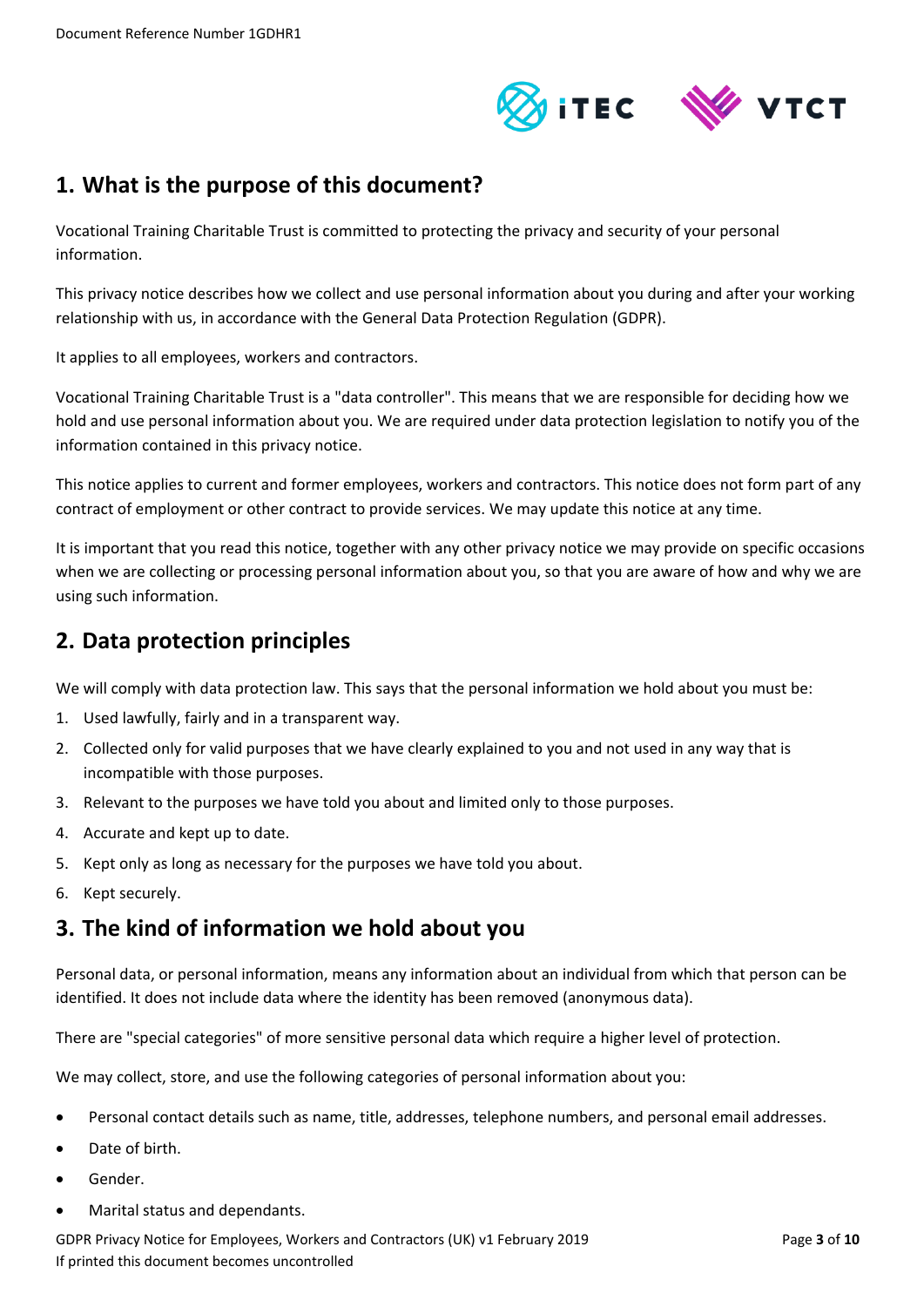

- Next of kin and emergency contact information.
- National Insurance number.
- Bank account details, payroll records and tax status information.
- Salary, annual leave, pension and benefits information.
- Start date.
- Location of employment or workplace.
- Copy of driving licence.
- Recruitment information (including copies of right to work documentation, references and other information included in a CV or cover letter or as part of the application process).
- Employment records (including job titles, work history, working hours, training records and professional memberships).
- Performance information.
- Disciplinary and grievance information.
- Information about your use of our information and communications systems.
- Photographs.

We may also collect, store and use the following "special categories" of more sensitive personal information:

- Information about your race or ethnicity, religious beliefs, sexual orientation.
- Information about your health, including any medical condition, health and sickness records.

## <span id="page-3-0"></span>**4. How is your personal information collected?**

We typically collect personal information about employees, workers and contactors through the application and recruitment process, either directly from candidates or sometimes from an employment agency or background check provider. We may sometimes collect additional information from third parties including former employers, credit reference agencies or other background check agencies.

We will collect additional personal information in the course of job-related activities throughout the period of you working for us.

## <span id="page-3-1"></span>**5. How we will use information about you**

We will only use your personal information when the law allows us to. Most commonly, we will use your personal information in the following circumstances:

1. Where we need to perform the contract we have entered into with you.

2. Where we need to comply with a legal obligation.

3. Where it is necessary for our legitimate interests (or those of a third party) and your interests and fundamental rights do not override those interests.

4. Where you are a significant member of a team that we need to introduce to a customer or other third party.

GDPR Privacy Notice for Employees, Workers and Contractors (UK) v1 February 2019 **Page 4** of 10 If printed this document becomes uncontrolled We may also use your personal information in the following situations, which are likely to be rare: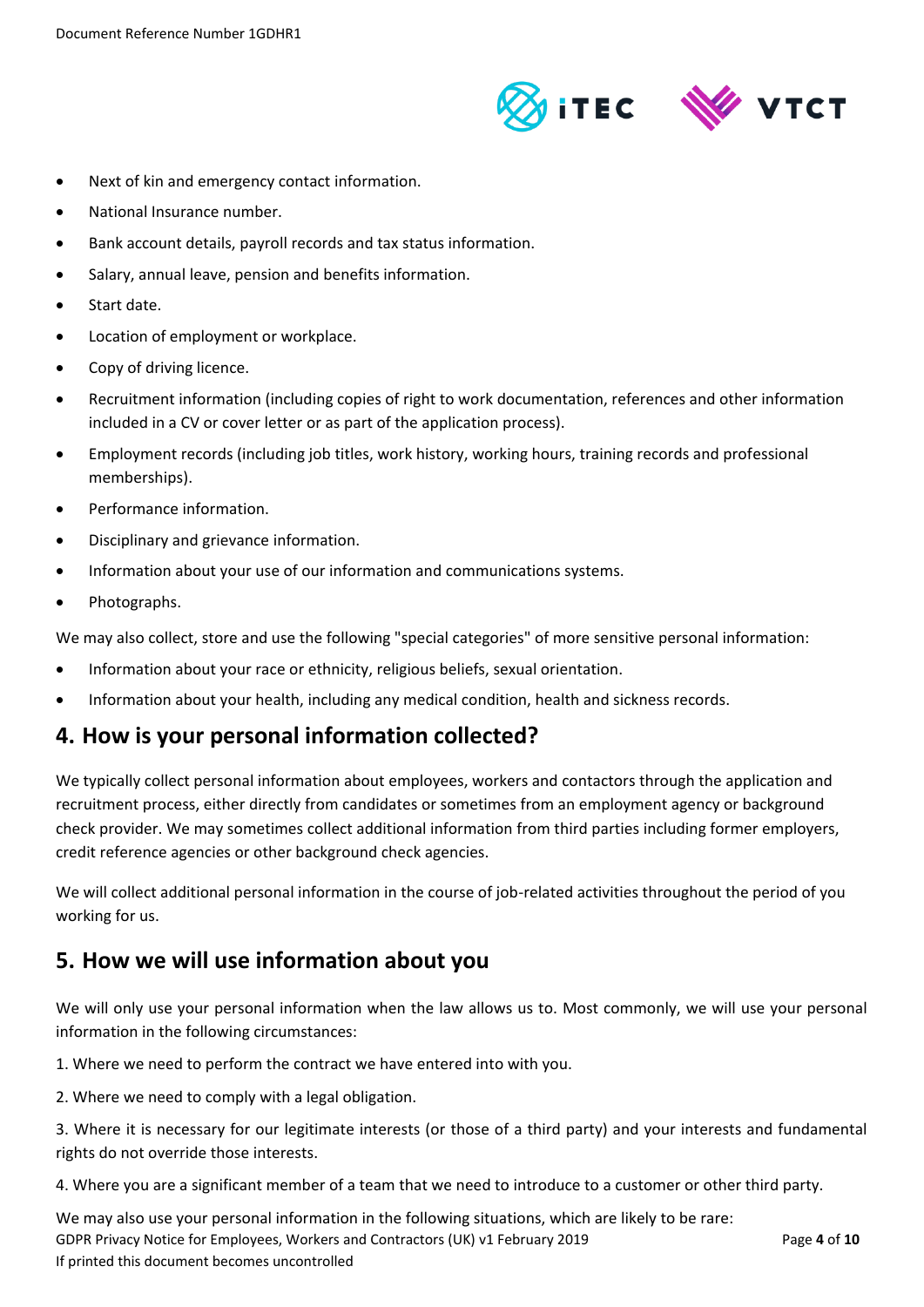

- 1. Where we need to protect your interests (or someone else's interests).
- 2. Where it is needed in the public interest or for official purposes.

## <span id="page-4-0"></span>**6. Situations in which we will use your personal information**

We need all the categories of information in the list above (see [3.](#page-2-2) The kind of information we hold about you) primarily to allow us to perform our contract with you and to enable us to comply with legal obligations. In some cases we may use your personal information to pursue legitimate interests of our own or those of third parties, provided your interests and fundamental rights do not override those interests. The situations in which we will process your personal information are listed below.

- Making a decision about your recruitment or appointment.
- Determining the terms on which you work for us.
- Checking you are legally entitled to work in the UK.
- Paying you and, if you are an employee, deducting tax and National Insurance contributions.
- Providing the following benefits to you: pension, death in service, sick pay, company cars, health insurance, EAP, childcare vouchers, cycle to work scheme, mobile phones, eye tests, professional subscriptions.
- Liaising with your pension provider.
- Administering the contract we have entered into with you.
- Business management and planning, including accounting and auditing.
- Conducting performance reviews, managing performance and determining performance requirements.
- Making decisions about salary reviews and compensation.
- Assessing qualifications for a particular job or task, including decisions about promotions.
- Gathering evidence for possible grievance or disciplinary hearings.
- Making decisions about your continued employment or engagement.
- Making arrangements for the termination of our working relationship.
- Education, training and development requirements.
- Dealing with customers and other third parties to whom your identity and background information is important. For example if you are to work on their premises or because of a proposed merger, acquisition or joint venture.
- Dealing with legal disputes involving you, or other employees, workers and contractors, including accidents at work.
- Ascertaining your fitness to work.
- Managing sickness absence.
- Complying with health and safety obligations.
- To prevent fraud.
- To monitor your use of our information and communication systems to ensure compliance with our IT policies.
- To ensure network and information security, including preventing unauthorised access to our computer and electronic communications systems and preventing malicious software distribution.

GDPR Privacy Notice for Employees, Workers and Contractors (UK) v1 February 2019 **Page 5** of 10 If printed this document becomes uncontrolled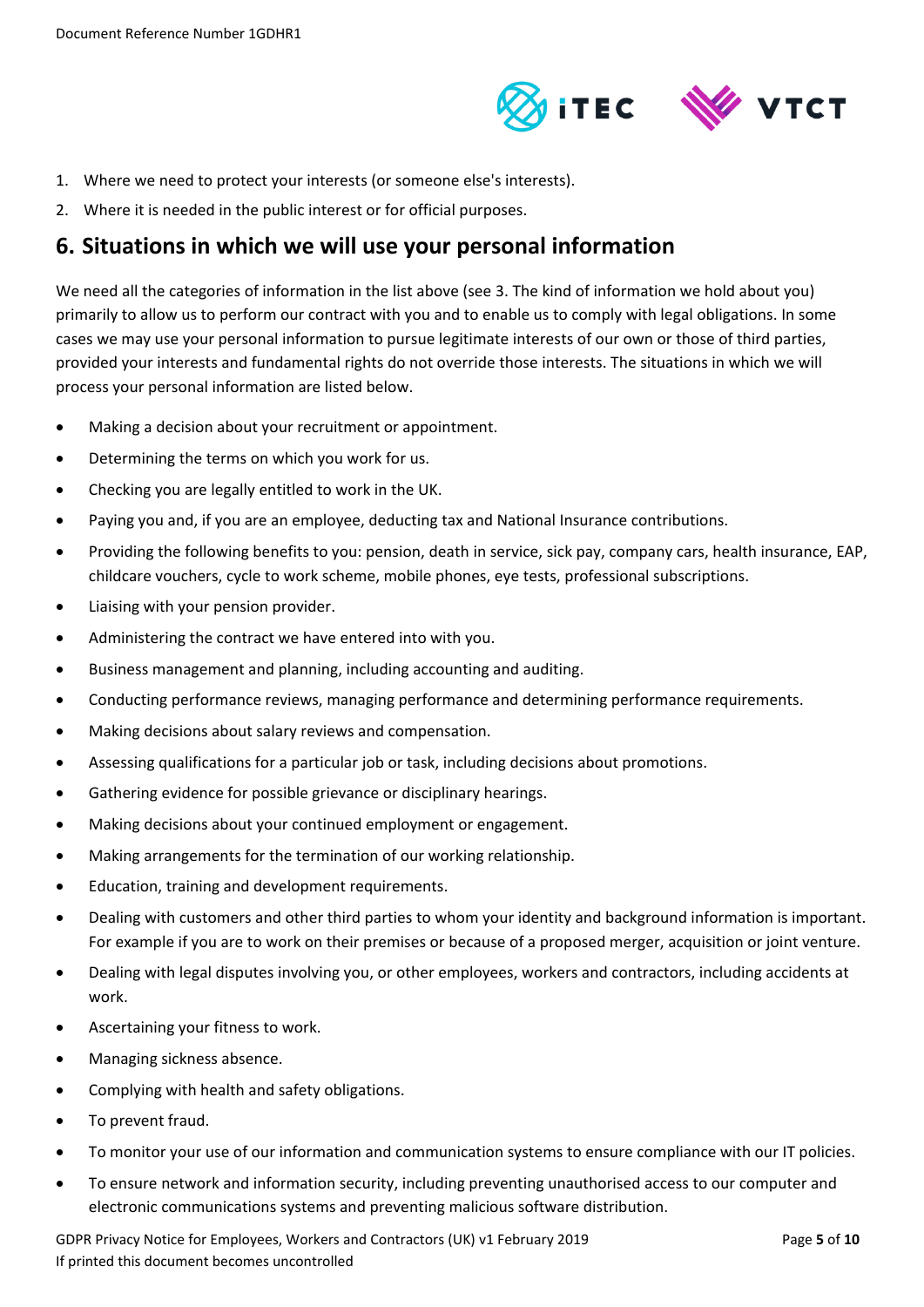

- To conduct data analytics studies to review and better understand employee retention and attrition rates.
- Equal opportunities monitoring.
- Some of the above grounds for processing will overlap and there may be several grounds which justify our use of your personal information.

# <span id="page-5-0"></span>**7. If you fail to provide personal information**

If you fail to provide certain information when requested, we may not be able to perform the contract we have entered into with you (such as paying you or providing a benefit), or we may be prevented from complying with our legal obligations (such as to ensure the health and safety of our workers).

# <span id="page-5-1"></span>**8. Change of purpose**

We will only use your personal information for the purposes for which we collected it, unless we reasonably consider that we need to use it for another reason and that reason is compatible with the original purpose. If we need to use your personal information for an unrelated purpose, we will notify you and we will explain the legal basis which allows us to do so.

Please note that we may process your personal information without your knowledge or consent, in compliance with the above rules, where this is required or permitted by law.

# <span id="page-5-2"></span>**9. How we use particularly sensitive personal information**

"Special categories" of particularly sensitive personal information require higher levels of protection. We need to have further justification for collecting, storing and using this type of personal information. We may process special categories of personal information in the following circumstances:

- 1. In limited circumstances, with your explicit written consent.
- 2. Where we need to carry out our legal obligations and in line with our privacy standard.
- 3. Where it is needed in the public interest, such as for equal opportunities monitoring or in relation to our occupational pension scheme, and in line with our privacy standard.
- 4. Where it is needed to assess your working capacity on health grounds, subject to appropriate confidentiality safeguards.

Less commonly, we may process this type of information where it is needed in relation to legal claims or where it is needed to protect your interests (or someone else's interests) and you are not capable of giving your consent, or where you have already made the information public. We may also process such information about members or former members in the course of legitimate business activities with the appropriate safeguards.

# <span id="page-5-3"></span>**10. Our obligations as an employer**

We will use your particularly sensitive personal information in the following ways:

 We will use information relating to leaves of absence, which may include sickness absence or family related leaves, to comply with employment and other laws.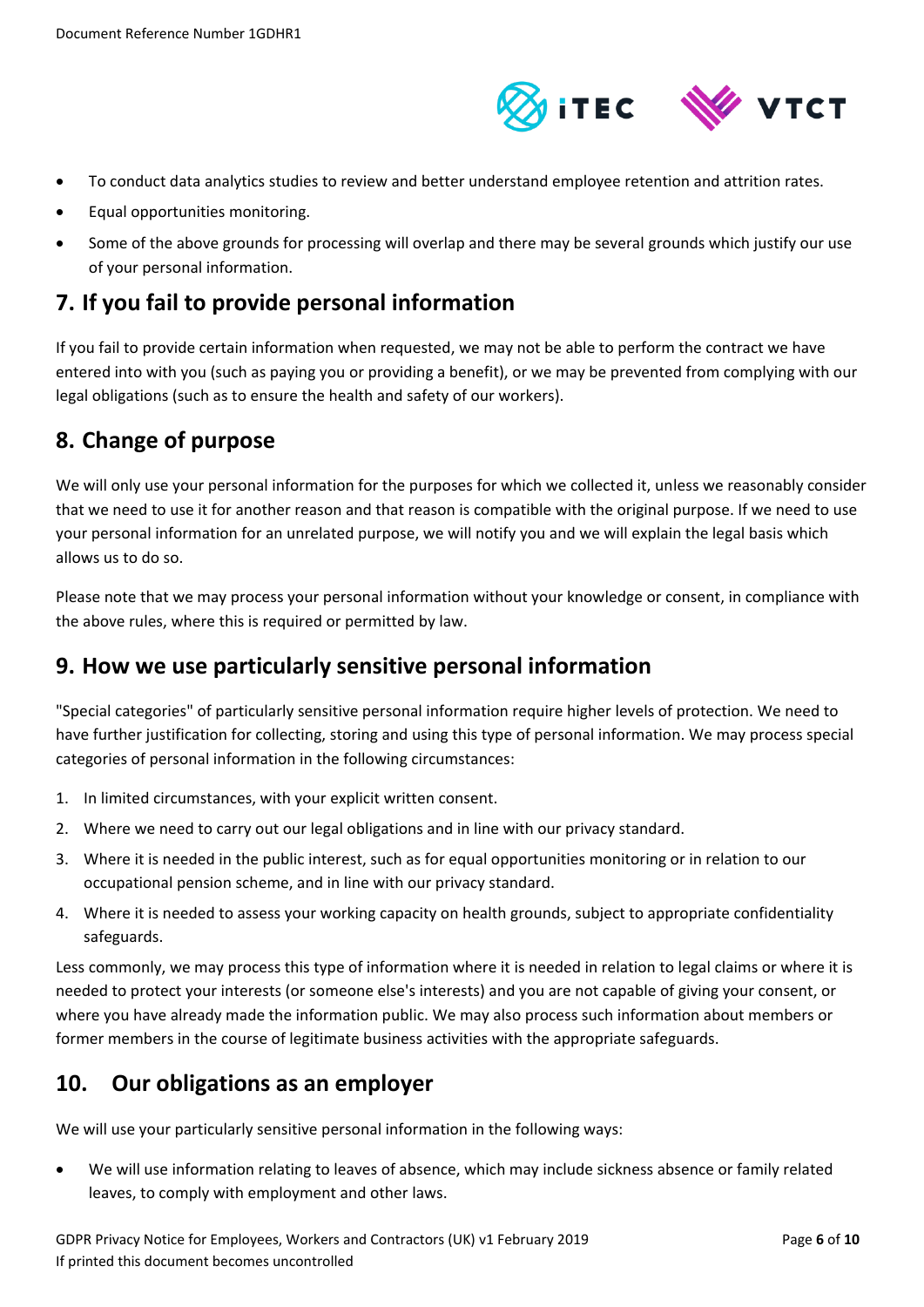

- We will use information about your physical or mental health, or disability status, to ensure your health and safety in the workplace and to assess your fitness to work, to provide appropriate workplace adjustments, to monitor and manage sickness absence and to administer benefits.
- We will use information about your race or national or ethnic origin, religious, philosophical or moral beliefs, or your sexual life or sexual orientation, to ensure meaningful equal opportunity monitoring and reporting.

# <span id="page-6-0"></span>**11. Do we need your consent?**

We do not need your consent if we use special categories of your personal information in accordance with our written policy to carry out our legal obligations or exercise specific rights in the field of employment law. In limited circumstances, we may approach you for your written consent to allow us to process certain particularly sensitive data. If we do so, we will provide you with full details of the information that we would like and the reason we need it, so that you can carefully consider whether you wish to consent. You should be aware that it is not a condition of your contract with us that you agree to any request for consent from us.

# <span id="page-6-1"></span>**12. Information about criminal convictions**

We may only use information relating to criminal convictions where the law allows us to do so. This will usually be where such processing is necessary to carry out our obligations and provided we do so in line with our privacy standard.

Less commonly, we may use information relating to criminal convictions where it is necessary in relation to legal claims, where it is necessary to protect your interests (or someone else's interests) and you are not capable of giving your consent, or where you have already made the information public.

We may also process such information about members or former members in the course of legitimate business activities with the appropriate safeguards.

We envisage that we will hold information about criminal convictions.

We will only collect information about criminal convictions if it is appropriate given the nature of the role and where we are legally able to do so. Where appropriate, we will collect information about criminal convictions as part of the recruitment process or where we need that information because of your role. We may be notified of such information directly by you in the course of you working for us. We will use information about criminal convictions and offences in the following ways:

 DBS checks for certain employees and for certain senior employees under the Charities (Social Investment and Protection Act) 2016.

# <span id="page-6-2"></span>**13. Data sharing**

## <span id="page-6-3"></span>**13.1. Why might you share my personal information with third parties?**

We may share your personal information with third parties where required by law, where it is necessary to administer the working relationship with you or where we have another legitimate interest in doing so.

We may have to share your data with third parties, including customers, third-party service providers and other entities in the group.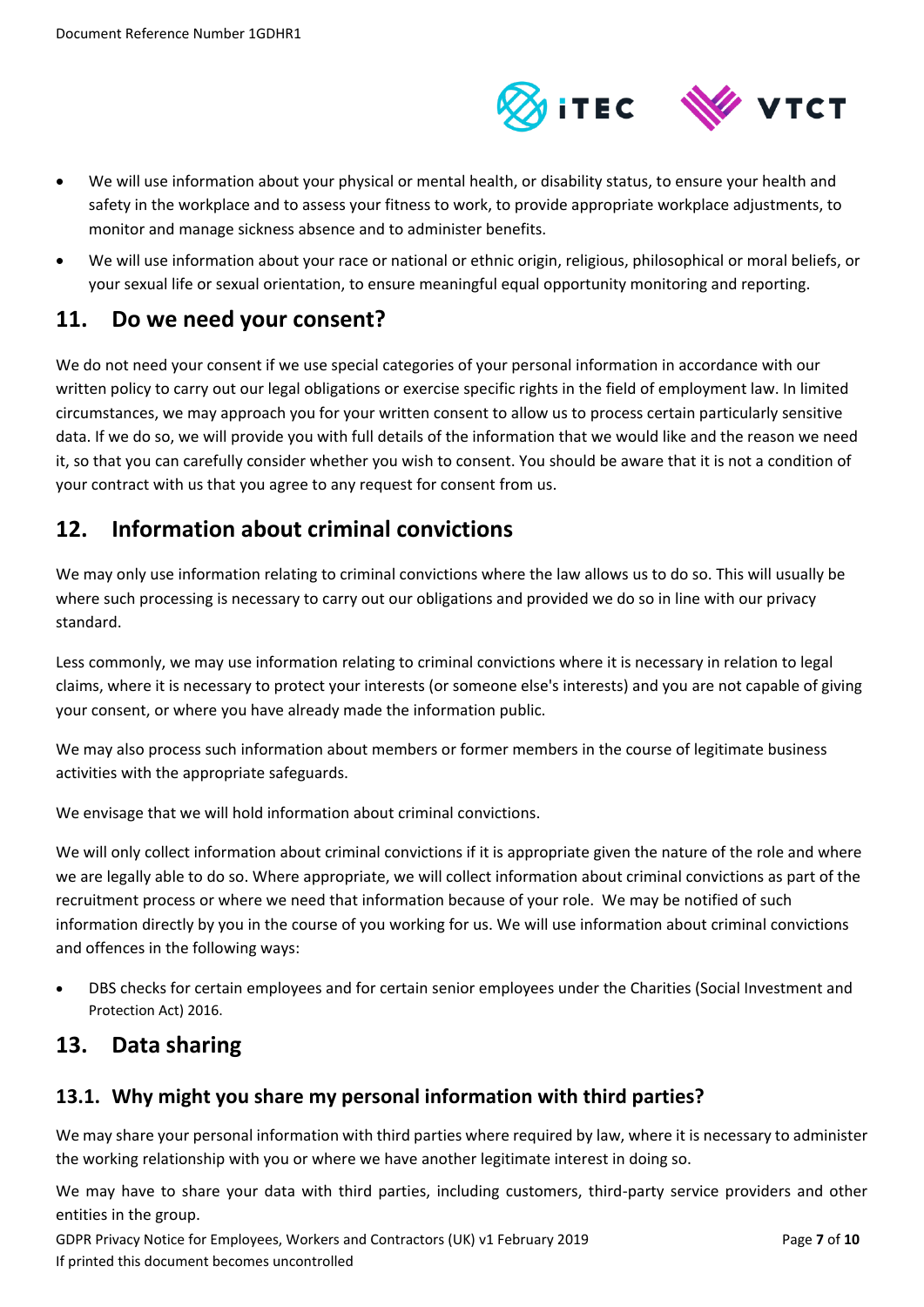

We require third parties to respect the security of your data and to treat it in accordance with the law.

We may transfer your personal information outside the EU for any of the purposes described in this notice.

If we do, you can expect a similar degree of protection in respect of your personal information.

#### <span id="page-7-0"></span>**13.2. Which third-party service providers process my personal information?**

"Third parties" includes third-party service providers (including contractors and designated agents) and other entities within our group. The following activities are carried out by third-party service providers: payroll, pension administration, benefits provision and administration, IT services, company cars, HR database.

## <span id="page-7-1"></span>**13.3. What about other third parties?**

We may share your personal information with other third parties, for example in the context of the possible sale or restructuring of the business. We may also need to share your personal information with a regulator or to otherwise comply with the law.

# <span id="page-7-2"></span>**14. Data retention**

#### <span id="page-7-3"></span>**14.1. How long will you use my information for?**

We will only retain your personal information for as long as necessary to fulfil the purposes we collected it for, including for the purposes of satisfying any legal, accounting, or reporting requirements. To determine the appropriate retention period for personal data, we consider the amount, nature, and sensitivity of the personal data, the potential risk of harm from unauthorised use or disclosure of your personal data, the purposes for which we process your personal data and whether we can achieve those purposes through other means, and the applicable legal requirements.

In some circumstances we may anonymise your personal information so that it can no longer be associated with you, in which case we may use such information without further notice to you. Once you are no longer an employee, worker or contractor of the company we will retain and securely destroy your personal information in accordance with applicable laws and regulations.

# <span id="page-7-4"></span>**15. Rights of access, correction, erasure, and restriction**

## <span id="page-7-5"></span>**15.1. Your duty to inform us of changes**

It is important that the personal information we hold about you is accurate and current. Please keep us informed if your personal information changes during your working relationship with us.

#### <span id="page-7-6"></span>**15.2. Your rights in connection with personal information**

- Under certain circumstances, by law you have the right to:
- **Request access** to your personal information (commonly known as a "data subject access request"). This enables you to receive a copy of the personal information we hold about you and to check that we are lawfully processing it.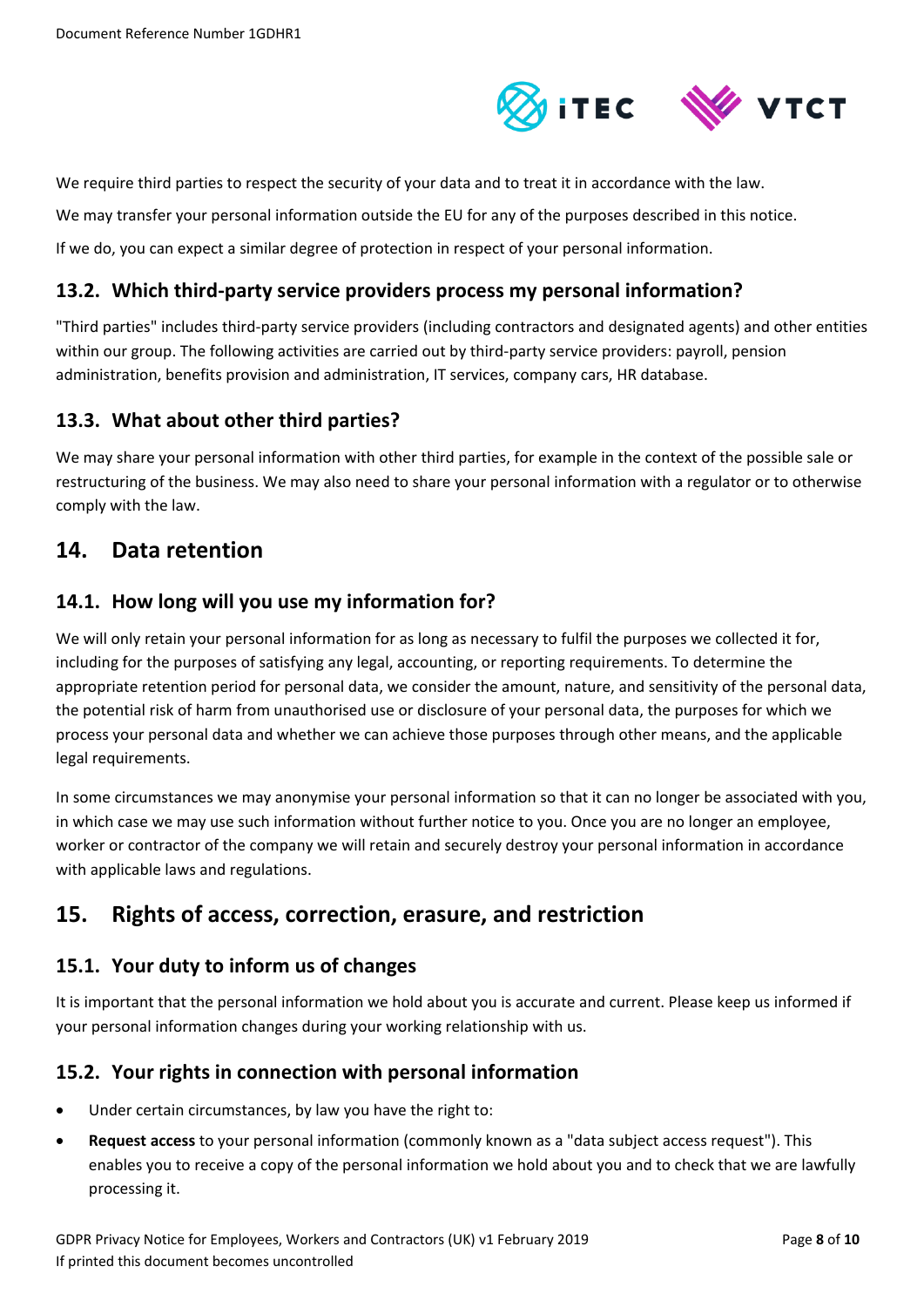

- **Request correction** of the personal information that we hold about you. This enables you to have any incomplete or inaccurate information we hold about you corrected.
- **Request erasure** of your personal information. This enables you to ask us to delete or remove personal information where there is no good reason for us continuing to process it. You also have the right to ask us to delete or remove your personal information where you have exercised your right to object to processing (see below).
- **Object to processing** of your personal information where we are relying on a legitimate interest (or those of a third party) and there is something about your particular situation which makes you want to object to processing on this ground. You also have the right to object where we are processing your personal information for direct marketing purposes.
- **Request the restriction of processing** of your personal information. This enables you to ask us to suspend the processing of personal information about you, for example if you want us to establish its accuracy or the reason for processing it.

If you want to review, verify, correct or request erasure of your personal information, or object to the processing of your personal data, or request that we transfer a copy of your personal information to another party, please contact the Data Protection Officer in writing.

## <span id="page-8-0"></span>**15.3. No fee usually required**

You will not have to pay a fee to access your personal information (or to exercise any of the other rights). However, we may charge a reasonable fee if your request for access is clearly unfounded or excessive. Alternatively, we may refuse to comply with the request in such circumstances.

## <span id="page-8-1"></span>**15.4. What we may need from you**

We may need to request specific information from you to help us confirm your identity and ensure your right to access the information (or to exercise any of your other rights). This is another appropriate security measure to ensure that personal information is not disclosed to any person who has no right to receive it.

## <span id="page-8-2"></span>**15.5. Right to withdraw consent**

In the limited circumstances where you may have provided your consent to the collection, processing and transfer of your personal information for a specific purpose, you have the right to withdraw your consent for that specific processing at any time. To withdraw your consent, please contact the Data Protection Officer. Once we have received notification that you have withdrawn your consent, we will no longer process your information for the purpose or purposes you originally agreed to, unless we have another legitimate basis for doing so in law.

## <span id="page-8-3"></span>**15.6. Data protection officer**

We have appointed a data protection officer (DPO) to oversee compliance with this privacy notice. If you have any questions about this privacy notice or how we handle your personal information, please contact the DPO. You have the right to make a complaint at any time to the Information Commissioner's Office (ICO), the UK supervisory authority for data protection issues.